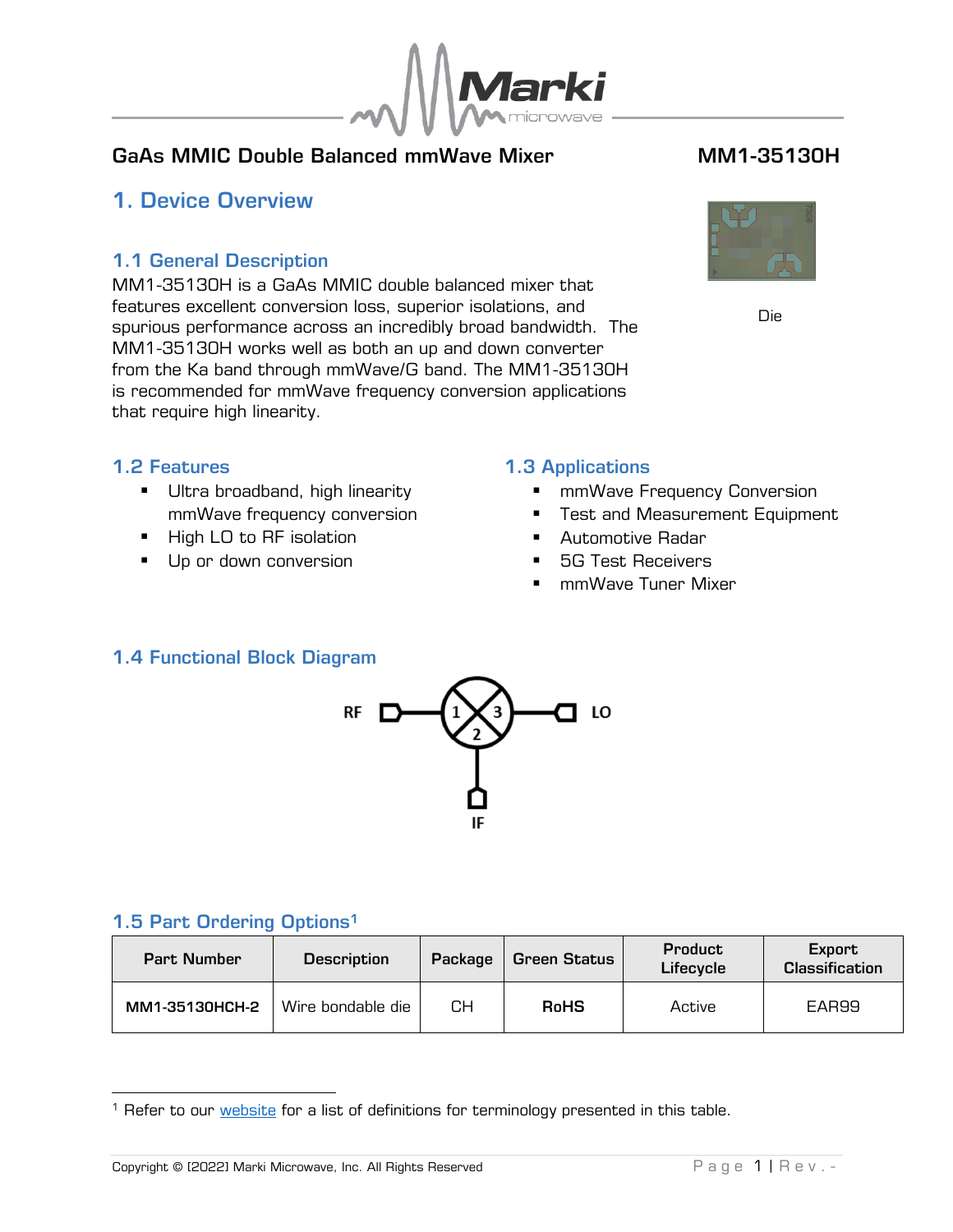

[www.markimicrowave.com](http://www.markimicrowae.com/) MM1-35130H

# Table of Contents

| 1.1 General Description 1               |
|-----------------------------------------|
|                                         |
|                                         |
| 1.4 Functional Block Diagram  1         |
| 1.5 Part Ordering Options 1             |
| 2. Port Configurations and Functions  3 |
|                                         |
| 2.2 Port Functions  3                   |
| 3.                                      |
| 3.1 Absolute Maximum Ratings 4          |

| 3.3 Recommended Operating Conditions. 4 |
|-----------------------------------------|
| 3.4 Sequencing Requirements  4          |
| 3.5 Electrical Specifications  5        |
| 4. Typical Performance Plots 6          |
| 5. Die Mounting Recommendations  7      |
| 5.1 Mounting and Bonding                |
|                                         |
|                                         |
| 5.3 Bonding Diagram  8                  |
| 6. Mechanical Data 9                    |
| 6.1 CH Package Outline Drawing  9       |

#### Revision History

| <b>Revision Code</b>     | <b>Revision Date</b> | Comment                   |  |  |
|--------------------------|----------------------|---------------------------|--|--|
| $\overline{\phantom{a}}$ | Vlay                 | Datasheet Initial Release |  |  |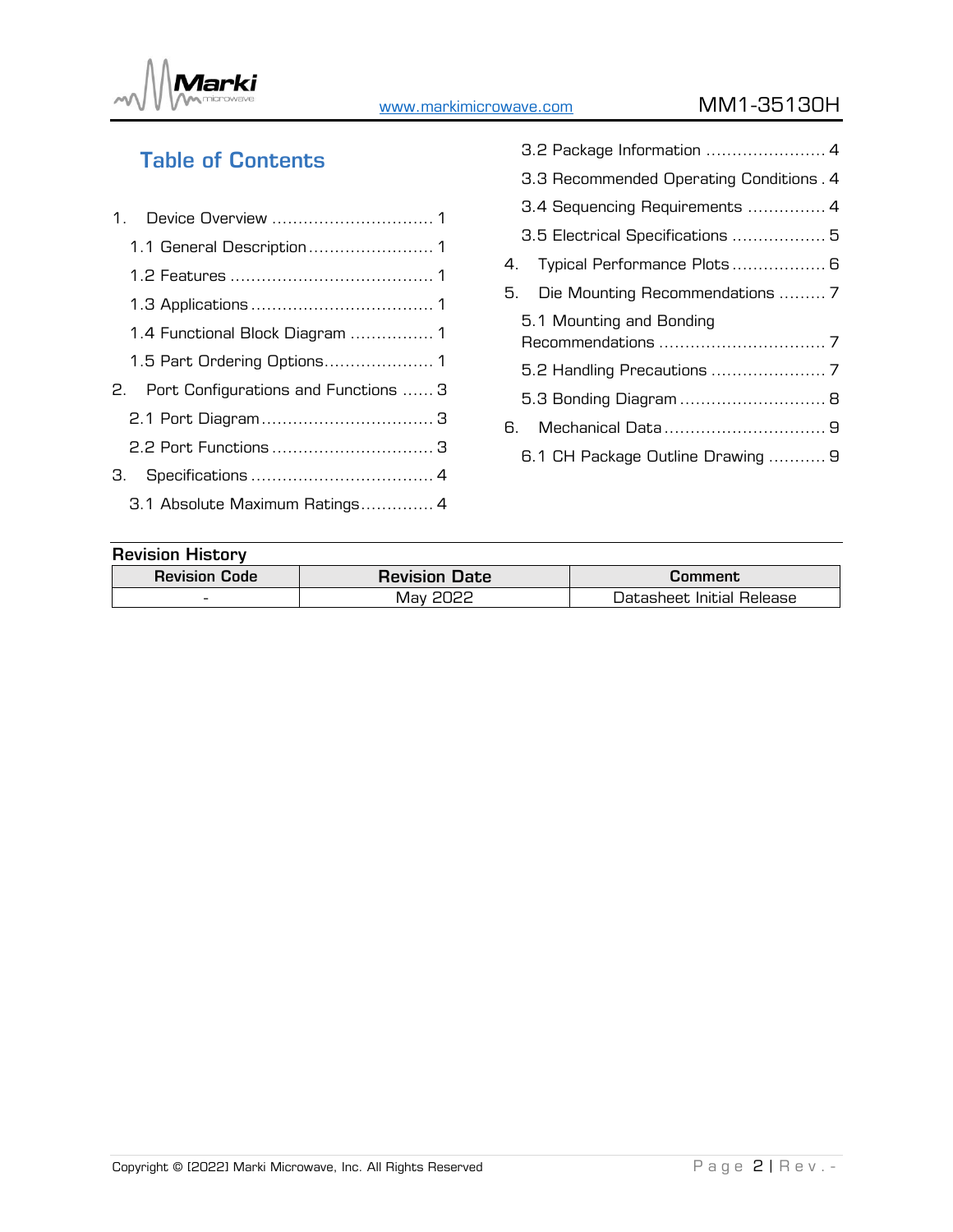



## <span id="page-2-0"></span>2. Port Configurations and Functions

#### <span id="page-2-1"></span>2.1 Port Diagram

A top-down view of the MM1-35130H's CH package outline drawing is shown below. The MM1-35130H has the input and output ports given in Port Functions. The MM1- 35130H can be used in either an up or down conversion. For configuration A, input the LO into port 3, use port 1 for the RF, and port 2 for the IF. For configuration B, input the LO into port 1, use port 3 for the RF, and port 2 for the IF.



#### <span id="page-2-2"></span>2.2 Port Functions

| <b>Port</b> | <b>Function</b>                                           | <b>Description</b>                                                                   | <b>Equivalent Circuit</b><br>for Package |
|-------------|-----------------------------------------------------------|--------------------------------------------------------------------------------------|------------------------------------------|
| Port 1      | RF.<br>(Configuration A)<br>LO.<br>(Configuration B)      | Port 1 is DC open for the CH package.                                                |                                          |
| Port 2      | IF                                                        | Port 2 is diode connected for the CH<br>package.                                     |                                          |
| Port 3      | LO<br>(Configuration A)<br><b>RF</b><br>(Configuration B) | Port 3 is DC open for the CH package.                                                |                                          |
| <b>GND</b>  | Ground                                                    | CH package ground path is provided<br>through the substrate and ground bond<br>pads. | <b>GND</b>                               |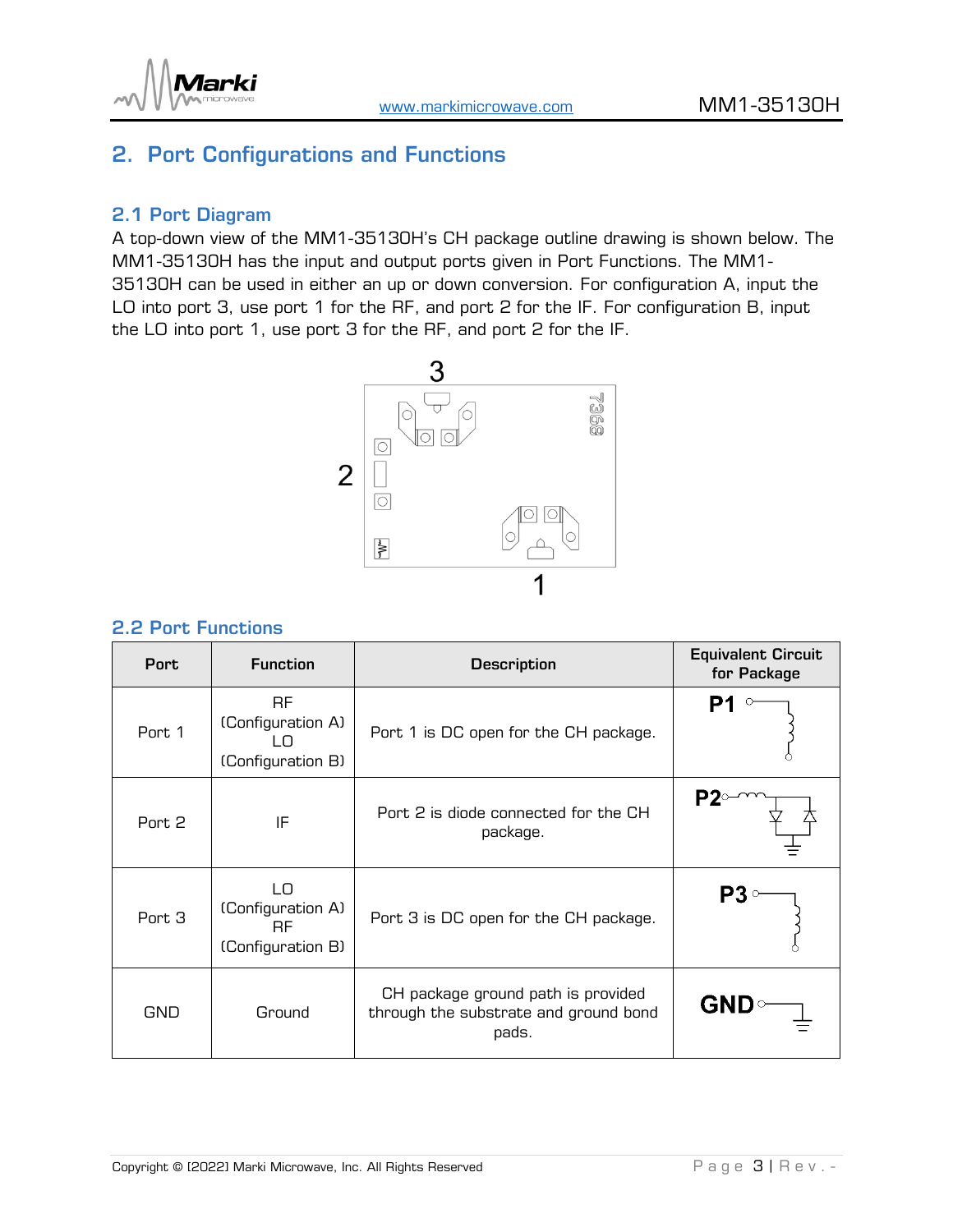

## <span id="page-3-0"></span>3. Specifications

#### <span id="page-3-1"></span>3.1 Absolute Maximum Ratings

The Absolute Maximum Ratings indicate limits beyond which damage may occur to the device. If these limits are exceeded, the device may be inoperable or have a reduced lifetime.

| <b>Parameter</b>             | <b>Maximum Rating</b> | <b>Units</b> |
|------------------------------|-----------------------|--------------|
| Port 1 DC Current            | N/A                   | mA           |
| Port 3 DC Current            | N/A                   | mA           |
| Power Handling, at any Port  | $+30$                 | dBm          |
| <b>Operating Temperature</b> | $-55$ to $+100$       | °C           |
| Storage Temperature          | -65 to +125           | °C           |

#### <span id="page-3-2"></span>3.2 Package Information

| <b>Parameter</b> | Details:                                             |    |
|------------------|------------------------------------------------------|----|
| ESD              | Human Body Model (HBM), per MIL-STD-750, Method 1020 | 1Α |

#### <span id="page-3-3"></span>3.3 Recommended Operating Conditions

The Recommended Operating Conditions indicate the limits, inside which the device should be operated, to guarantee the performance given in Electrical Specifications Operating outside these limits may not necessarily cause damage to the device, but the performance may degrade outside the limits of the electrical specifications. For limits, above which damage may occur, see Absolute Maximum Ratings.

|                             | Min   | <b>Nominal</b> |        | Max   Units |
|-----------------------------|-------|----------------|--------|-------------|
| $T_A$ , Ambient Temperature | -55   | +25            | $+100$ | °C          |
| LO Input Power              | $+12$ | $+14$          |        | dBm         |

#### <span id="page-3-4"></span>3.4 Sequencing Requirements

There is no requirement to apply power to the ports in a specific order. However, it is recommended to provide a 50Ω termination to each port before applying power. This is a passive diode mixer that requires no DC bias.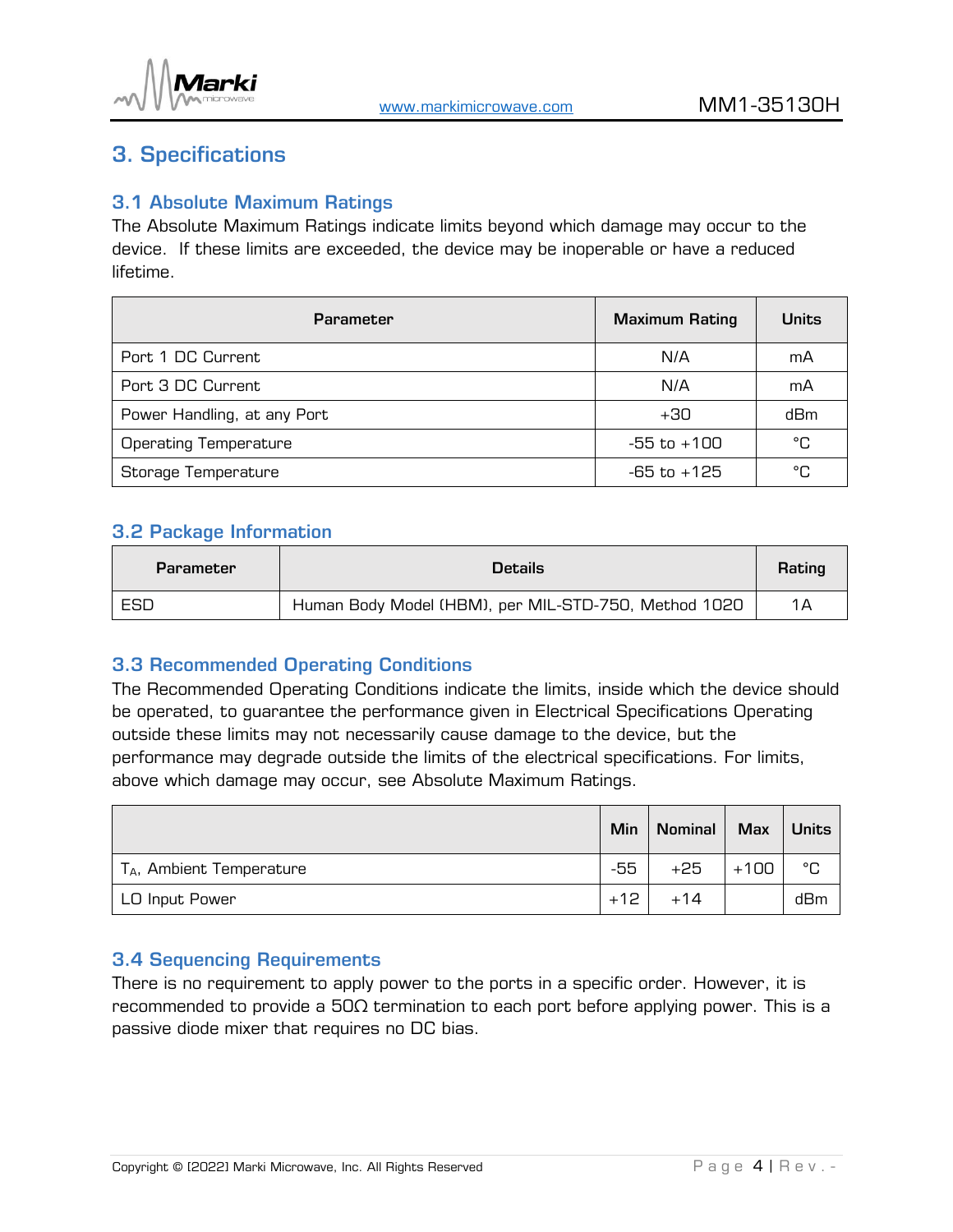

#### <span id="page-4-0"></span>3.5 Electrical Specifications

The electrical specifications apply at  $T_A$ =+25°C in a 50 $\Omega$  system. Typical data shown is for the connectorized M package mixer used in the forward direction with a sine wave LO input.<sup>2</sup> Specifications shown for configuration A.

Min and Max limits apply only to our connectorized units and are guaranteed at  $T_{A}=+25^{\circ}C$ . All bare die are 100% DC tested and visually inspected.

| <b>Parameter</b>                  | <b>Test Conditions</b>                       | Min | <b>Typical</b> | <b>Max</b> | Units |
|-----------------------------------|----------------------------------------------|-----|----------------|------------|-------|
| RF (Port 3) Frequency Range       |                                              | 35  |                | 130        |       |
| LO (Port 1) Frequency Range       |                                              | 35  |                | 130        | GHz   |
| I (Port 2) Frequency Range        |                                              | 0   |                | 50         |       |
| Conversion Loss (CL) <sup>3</sup> | $RF/LO = 35 - 130$ GHz<br>$I = DC - 0.2 GHz$ |     | 8              |            | dВ    |
| Noise Figure (NF) <sup>4</sup>    | $RF/LO = 35 - 130 GHz$<br>$I = DC - 0.2 GHz$ |     | 8              |            | dВ    |

<sup>&</sup>lt;sup>2</sup> LO power used for characterization varies by band. Saturated amplifiers used were AMM-6702, and A-3567

<sup>3</sup> Measured as a down converter to a fixed 91MHz IF.

<sup>&</sup>lt;sup>4</sup> Mixer Noise Figure typically measures within 0.5 dB of conversion loss for IF frequencies greater than 5 MHz.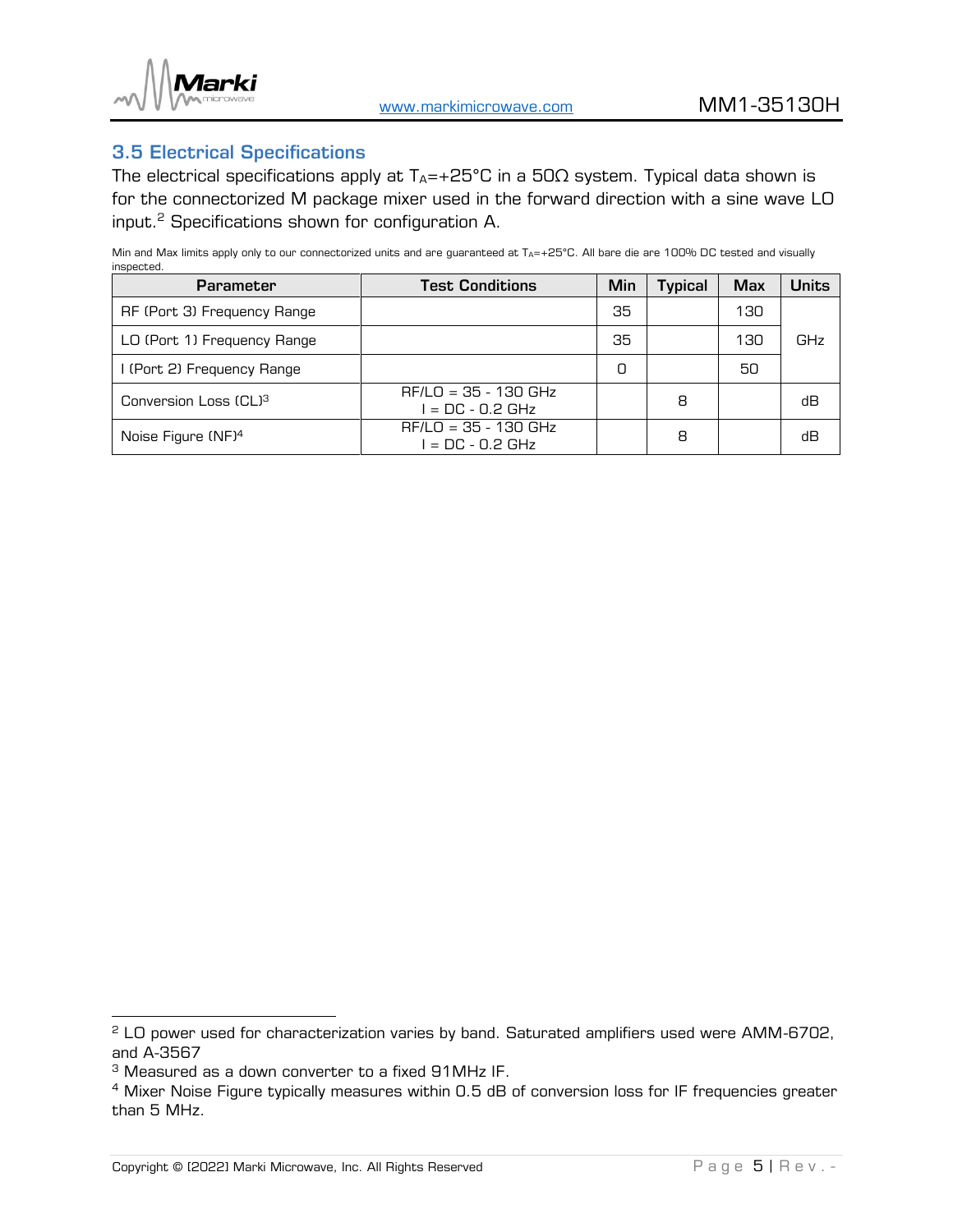

## <span id="page-5-0"></span>4. Typical Performance Plots<sup>5</sup>



<sup>&</sup>lt;sup>5</sup> Due to difficulty generating strong LO signals at mmWave frequencies LR Isolation is measured with a small signal LO. Isolation will improve with a stronger LO signal. Discontinuity in conversion loss measurement is due to splitting the measurement into multiple bands. IIP3 is only measured up to 67GHz due to limitations in measurement setup. Conversion loss will extend to 135GHz with sufficient LO drive.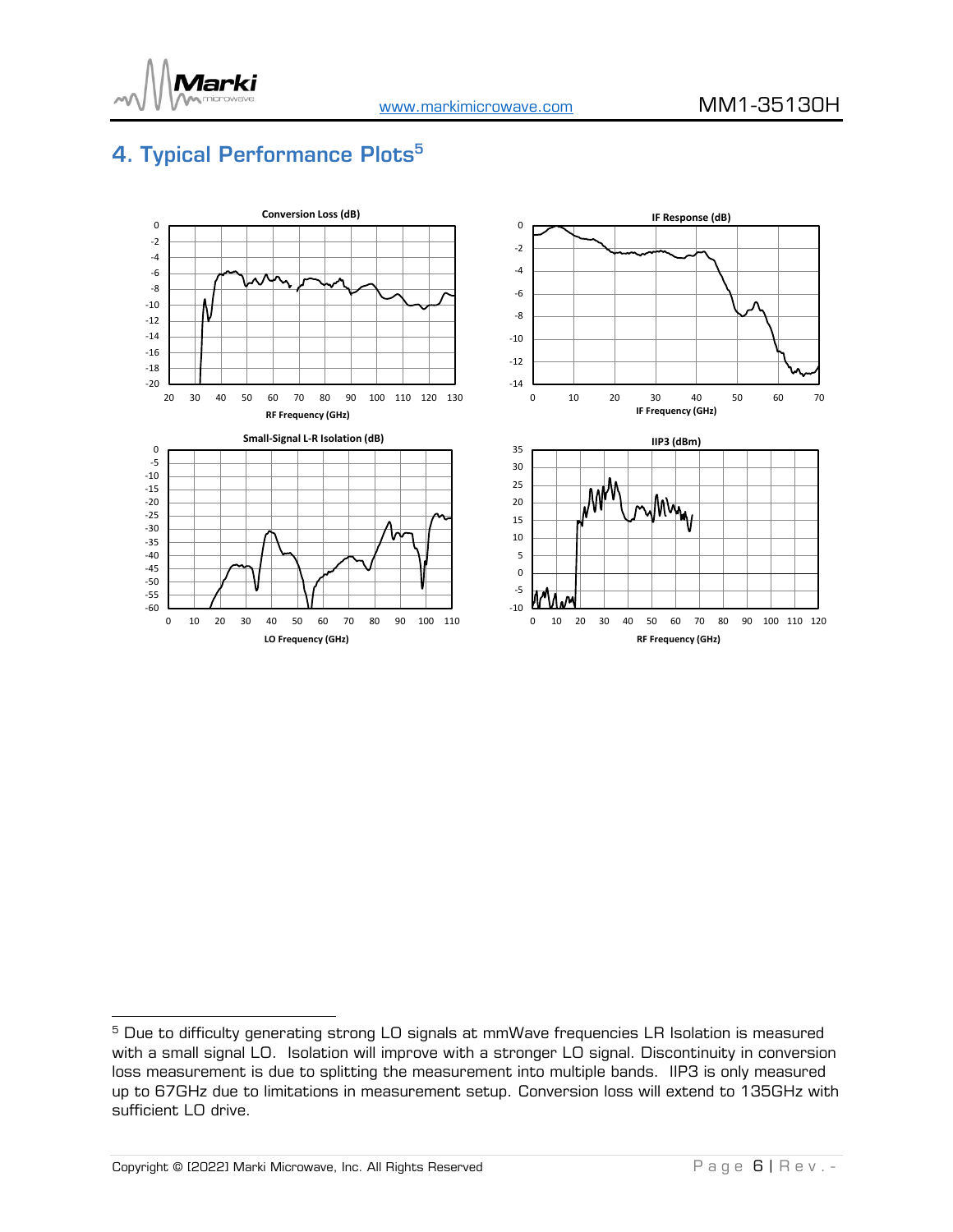

### <span id="page-6-0"></span>5. Die Mounting Recommendations

#### <span id="page-6-1"></span>5.1 Mounting and Bonding Recommendations

Marki MMICs should be attached directly to a ground plane with conductive epoxy. The ground plane electrical impedance should be as low as practically possible. This will prevent resonances and permit the best possible electrical performance. Datasheet performance is only guaranteed in an environment with a low electrical impedance ground.

Mounting - To epoxy the chip, apply a minimum amount of conductive epoxy to the mounting surface so that a thin epoxy fillet is observed around the perimeter of the chip. Cure epoxy according to manufacturer instructions.

Wire Bonding - Ball or wedge bond with 0.025 mm (1 mil) diameter pure gold wire. Thermosonic wirebonding with a nominal stage temperature of 150 °C and a ball bonding force of 40 to 50 grams or wedge bonding force of 18 to 22 grams is recommended. Use the minimum level of ultrasonic energy to achieve reliable wirebonds. Wirebonds should be started on the chip and terminated on the package or substrate. All bonds should be as short as possible <0.31 mm (12 mils).

Circuit Considerations – 50  $\Omega$  transmission lines should be used for all high frequency connections in and out of the chip. Wirebonds should be kept as short as possible, with multiple wirebonds recommended for higher frequency connections to reduce parasitic inductance. In circumstances where the chip more than .001" thinner than the substrate, a heat spreading spacer tab is optional to further reduce bondwire length and parasitic inductance.

#### <span id="page-6-2"></span>5.2 Handling Precautions

#### General Handling

Chips should be handled with care using tweezers or a vacuum collet. Users should take precautions to protect chips from direct human contact that can deposit contaminants, like perspiration and skin oils on any of the chip's surfaces.

#### Static Sensitivity

GaAs MMIC devices are sensitive to ESD and should be handled, assembled, tested, and transported only in static protected environments.

Cleaning and Storage: Do not attempt to clean the chip with a liquid cleaning system or expose the bare chips to liquid. Once the ESD sensitive bags the chips are stored in are opened, chips should be stored in a dry nitrogen atmosphere.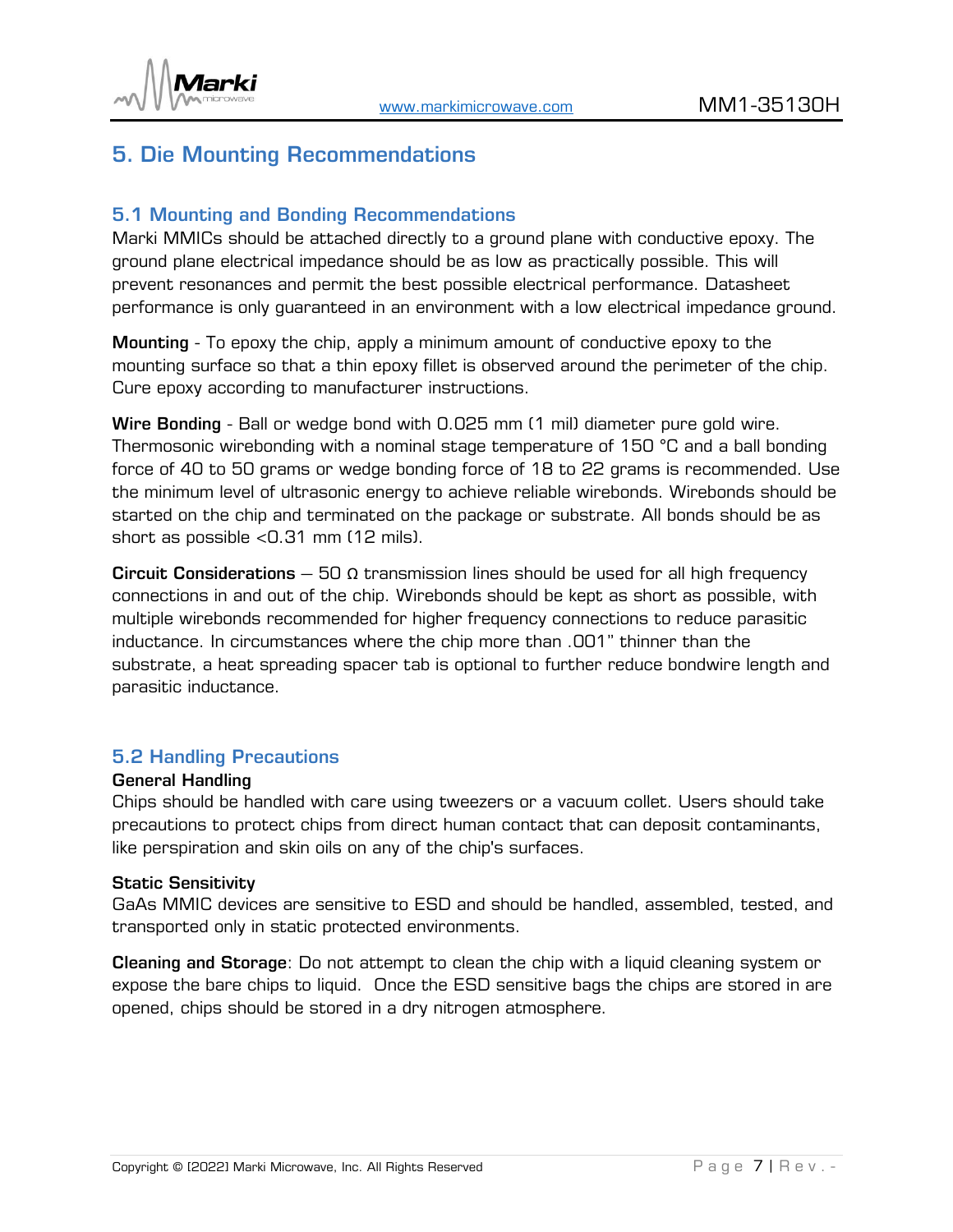

### <span id="page-7-0"></span>5.3 Bonding Diagram